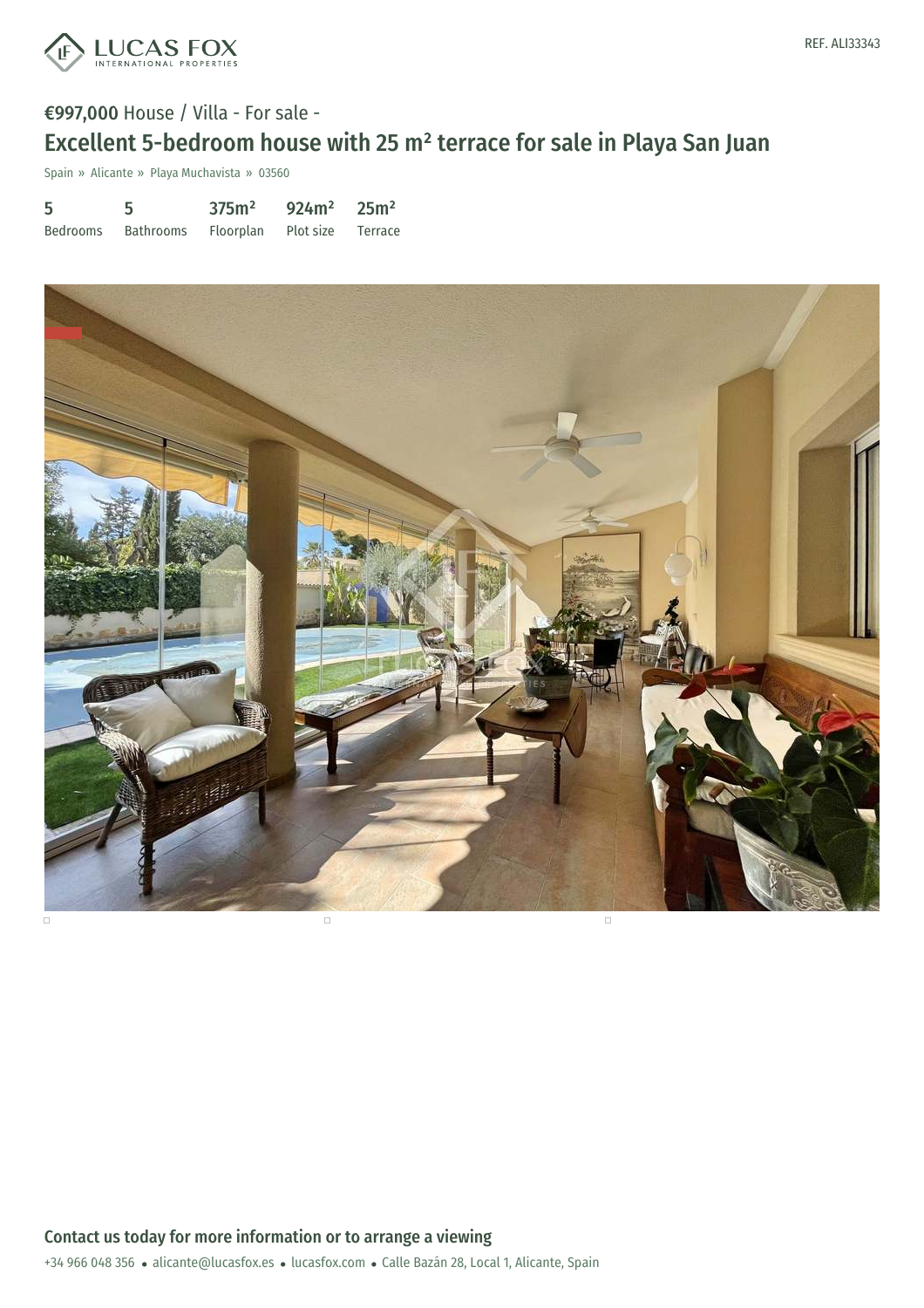

# €997,000 House / Villa - For sale - Excellent 5-bedroom house with 25 m² terrace for sale in Playa San Juan

Spain » Alicante » Playa Muchavista » 03560

| 5        | 5         | 375m <sup>2</sup>           | $924m^2$ 25m <sup>2</sup> |  |
|----------|-----------|-----------------------------|---------------------------|--|
| Bedrooms | Bathrooms | Floorplan Plot size Terrace |                           |  |

### **OVERVIEW**

## Beautiful and spacious 5-bedroom house with high ceilings for sale in Campello, just 8 minutes' walk from Playa de Muchavista.

House with unbeatable features, spacious and sunny, in a quiet place near the beach.

This beautiful villa is located in a very green, peaceful neighbourhood, where the only noise you hear is the song of the birds. Walking about 8 minutes, you can reach the famous Muchavista beach with its 4 kilometres of fine sand, its transparent water, as well as its cafeterias and other great restaurants. As for other services, within walking distance you have absolutely everything, including a bakery, shops for daily purchases, Carrefour and Lidl supermarkets, etc. And if you need an international school for your children, the well-known French Lyceum is only 1.5 km away (3 minutes by car).

The house sits on a 924 m² plot, with a large south-facing pool, a barbecue area and numerous trees, of which some 5 ancient olive trees, providing shade and the impression of resting in your private oasis.

Inside, you can enjoy very spacious rooms open to the outside, as well as impressively high ceilings. As for the layout, the house is divided into 3 semi-floors. On the main floor, we have a spacious living room of more than 80 m², a large kitchen with access to a sunny 25 m<sup>2</sup> porch closed with glass, as well as 2 bedrooms, a bathroom and a toilet. Going up to the first floor, there are 2 bedrooms with their bathrooms en suite and numerous fitted wardrobes. Finally, the lower ground floor consists of a bedroom with its bathroom en suite, a laundry room, a pantry, various closets and a garage for 2 cars.

The house has hot/cold air [conditioni](mailto:alicante@lucasfox.es)ng in all rooms, mains gas heating, and a woodburning fireplace in the living room. With its [concret](https://www.lucasfox.com)e structure and thick walls, your future home offers the best insulation to live comfortably all year round.

If you want to know more and discover this wonderful home, we will be happy to answer your questions and organise a visit. We look forward to your call.

#### [lucasfox.com/go/ali33343](https://www.lucasfox.com/go/ali33343)

 $\Box$ 

Garden, Heated swimming pool, Terrace, Jacuzzi, Private garage, High ceilings, Natural light, Air conditioning, Alarm, Barbecue, Built-in wardrobes, Double glazing, Equipped Kitchen, Exterior, Fireplace, Heating, Near international schools, Pet-friendly, Renovated, Storage room, Transport nearby, Utility room